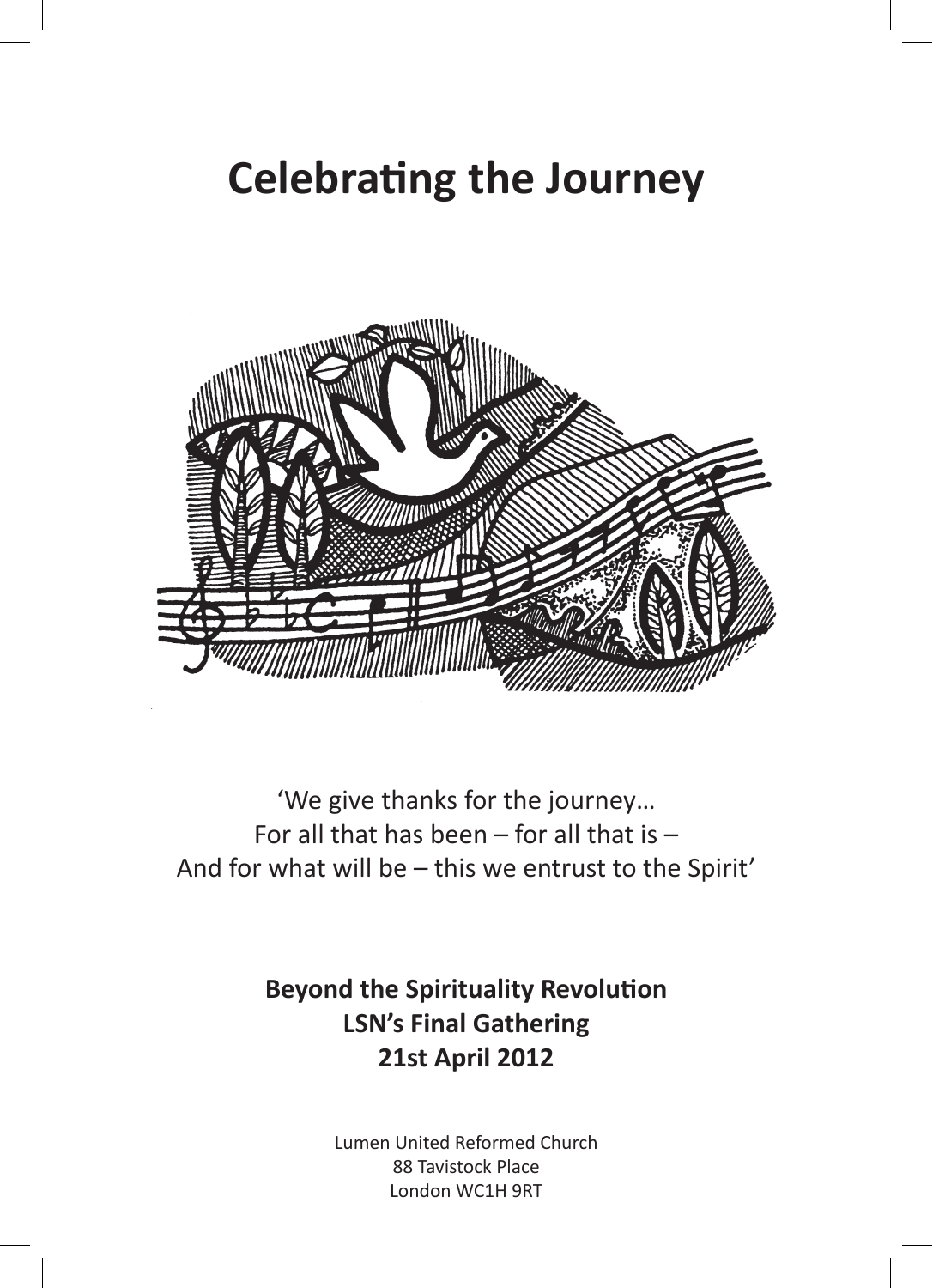### **Introducing the journey** *Diane Reynolds*

We give thanks for the journey… For all that has been  $-$  for all that is  $-$ And for what will be – this we entrust to the Spirit.

**Violin** *Teresa Brown*

#### *'Backwards to the future' Paddy Lane-Clifford*

We row backwards, only seeing where we have been – the wake of our passage, the rings in the water, the small splashes of the oars – not seeing where we are going, simply pulling as we are pulled, trusting our direction, destination, and unable to look without losing rhythm, speed, grace; while those with us, with their own dreams, join in the drag and drip of oars, sharing the journey.

*© Alan Horner – from 'A Picture With The Paint Still Wet' 2005*

(pause) - **Violin**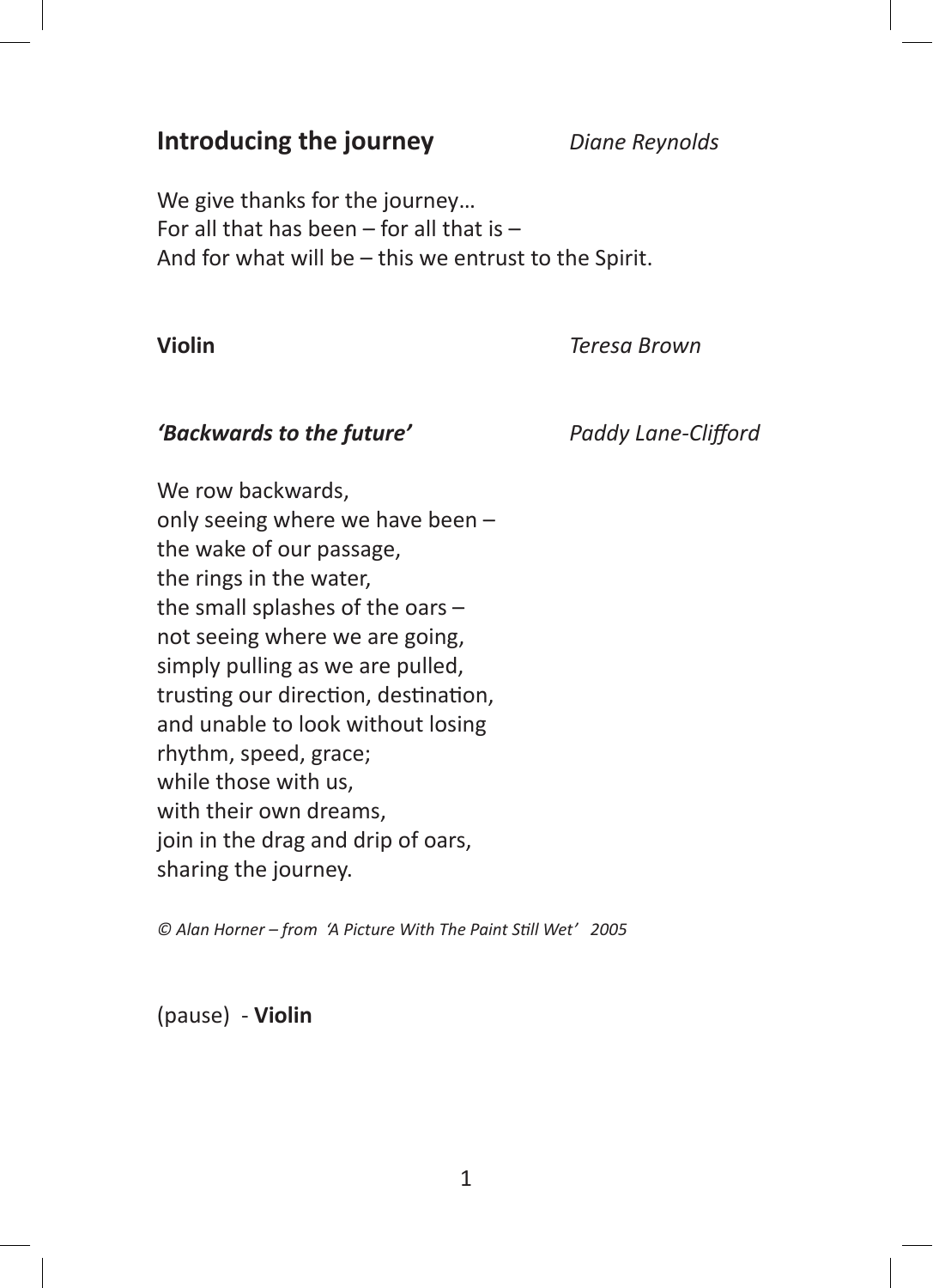#### **'Song for a journey' ALL** - *tune: Servant Song*

God, who shares my journey with me, Draws me pictures on the sand, Tells me stories, sets me dancing, Take my spirit in your hand.

Shake me out of dull religion Leaving forms and fears behind Give me trust to travel freely, Spirit- searching unconfined.

When I walk the way of sadness, When I struggle on through loss, Keep me searching, hoping, seeing Life, as you do, through the cross.

When my path is bathed in sunshine, Colours glowing wild and bright, Weave the threads of joy around me In a web of pure delight.

God I'll share your journey with you, Draw you pictures in the sand, Tell you stories, dancing with you. Grasping you with heart and hand.

*© Jan Berry, from 'Wrestling and Resting', ed. Ruth Harvey (CTBI, 1999)* 

#### **The Gospel of John: Ch. 3 v 7-8 (The New Jerusalem Bible)**  *Gethin Abraham-Williams*

'Do not be surprised when I say: You must be born from above. The wind blows where it pleases; / ...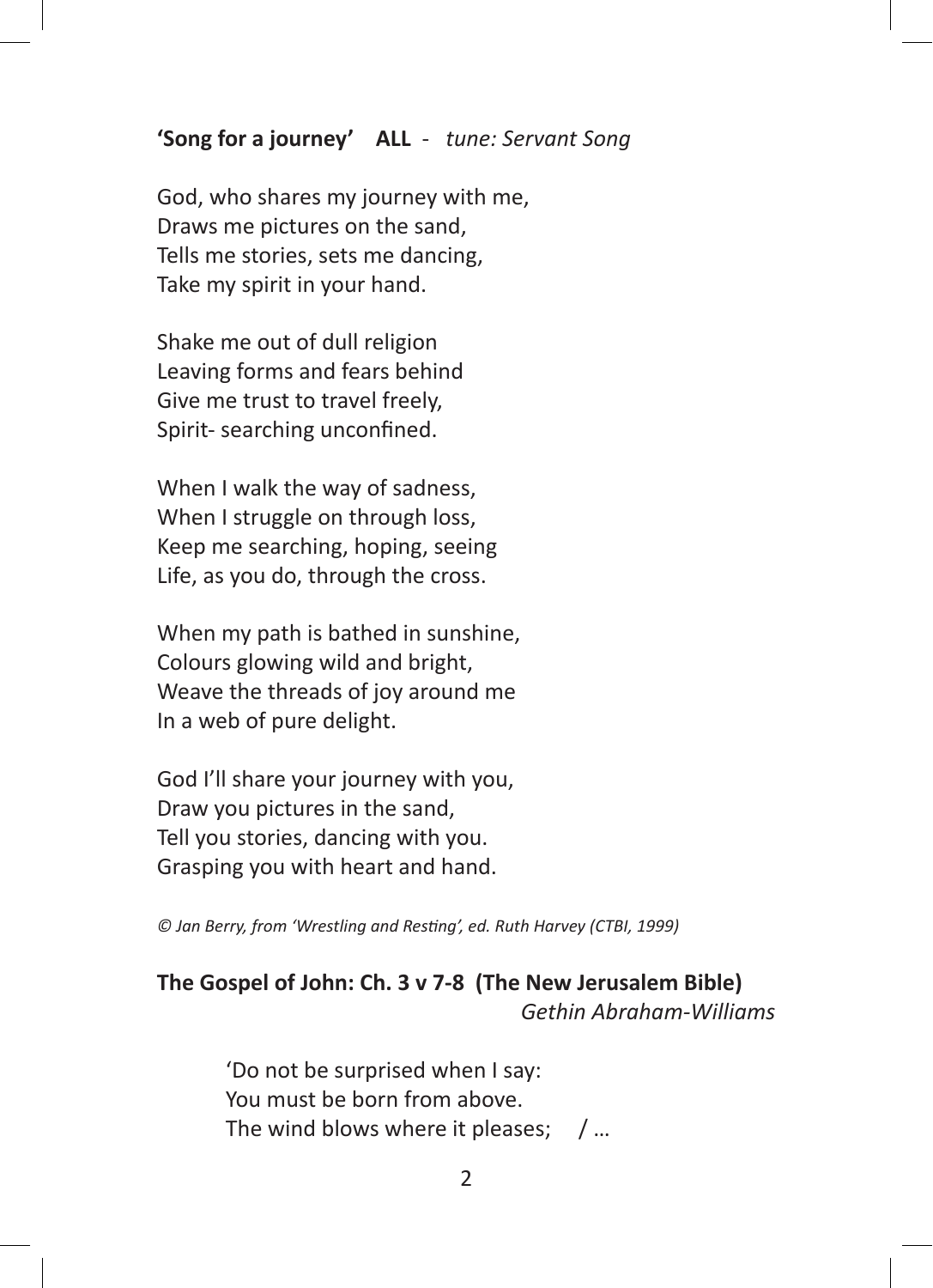You can hear its sound, But you cannot tell where it comes from Or where it is going. So it is with everyone who is born of the spirit.'

#### (pause) **Violin**

*'The Map' Margaret Horner*

Imagine from the contours the way the land lies: so. And the path's turn and the way's rise and the burn here and the loch there, and the crag and the scree and they all say : Go.

You cannot live on the map, only on the land where the heart beats, and the chest heaves and the stone hurts and the waters' flow goes on through the mind when you stop to see where you've been.

*© Alan Horner – from 'A Picture With The Paint Still Wet' 2005*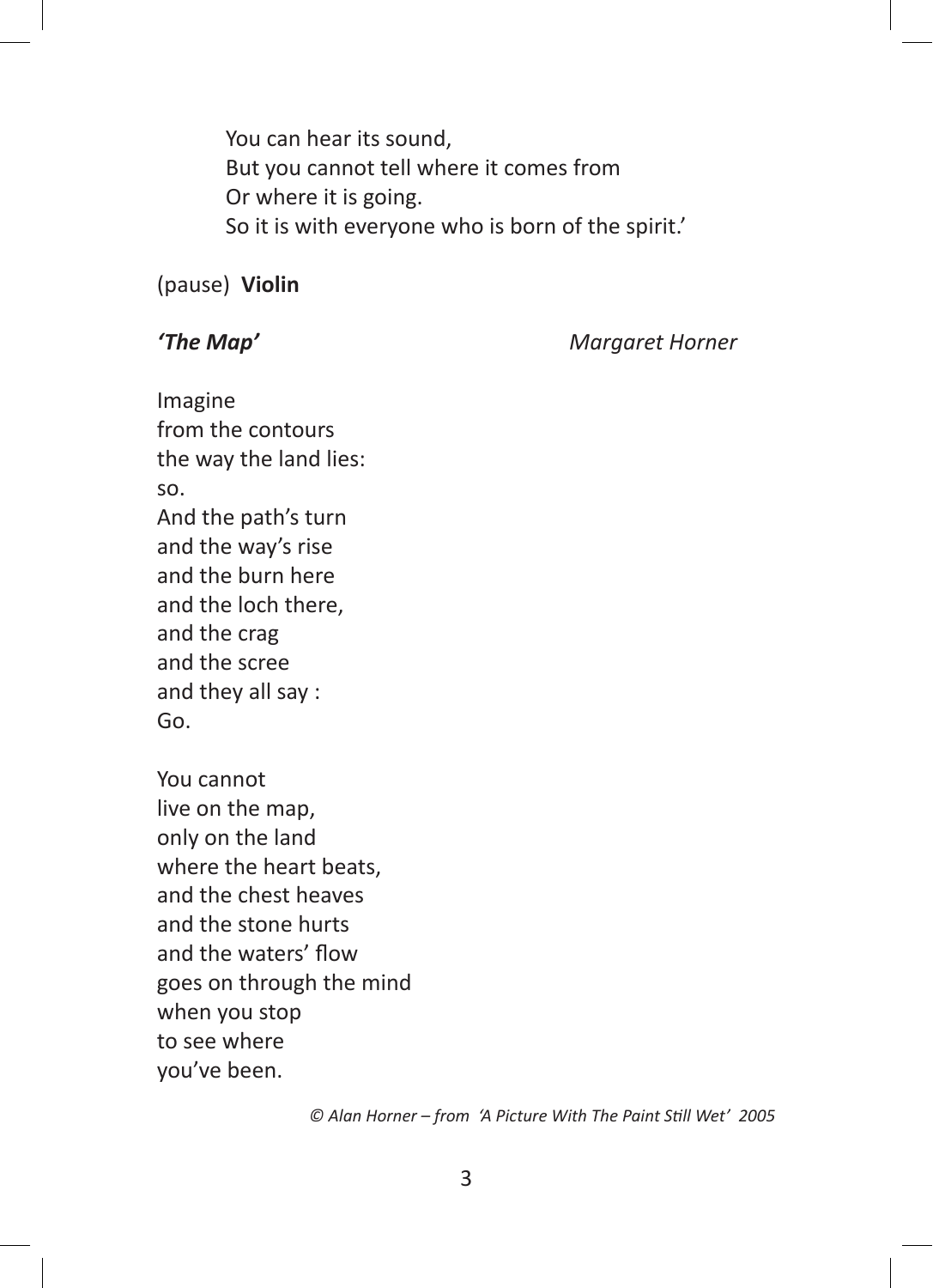**Invitation to the journey …**

#### *Diane Reynolds*

**You are now invited to begin this journey together as pilgrims in this Holy place – 'Lumen' – the place of Light. As we journey in this sacred space – we will travel in silence with our thoughts, our thanks and our dreams and as we entrust the future to the Spirit, we are already taking the first steps towards the beginning of a new journey ….**

*(Please feel free to remain in your seat if your prefer)* 

We give thanks for the journey… For all that has been  $-$  for all that is  $-$ And for what will be – this we entrust to the Spirit.

#### **Violin**

*(When everyone is gathered back at their place with their light we stand to sing)* 

Taize chant **ALL** *repeated*.

### **Come and fill our hearts with your peace You alone O Lord are Holy Come and fill our hearts with your peace … Alleluia**

*© Ateliers et Presses de Taize, 71250 Taize-Communaute, France, 2002* 

**Closing prayers:** *(seated)*

## **ALL: God of surprises, you call us –**

*Win Kennedy*

from the narrowness of our traditions, to new ways of being church; from the captives of our culture, to creative witness for justice; from the smallness of our horizons, to the bigness of your vision.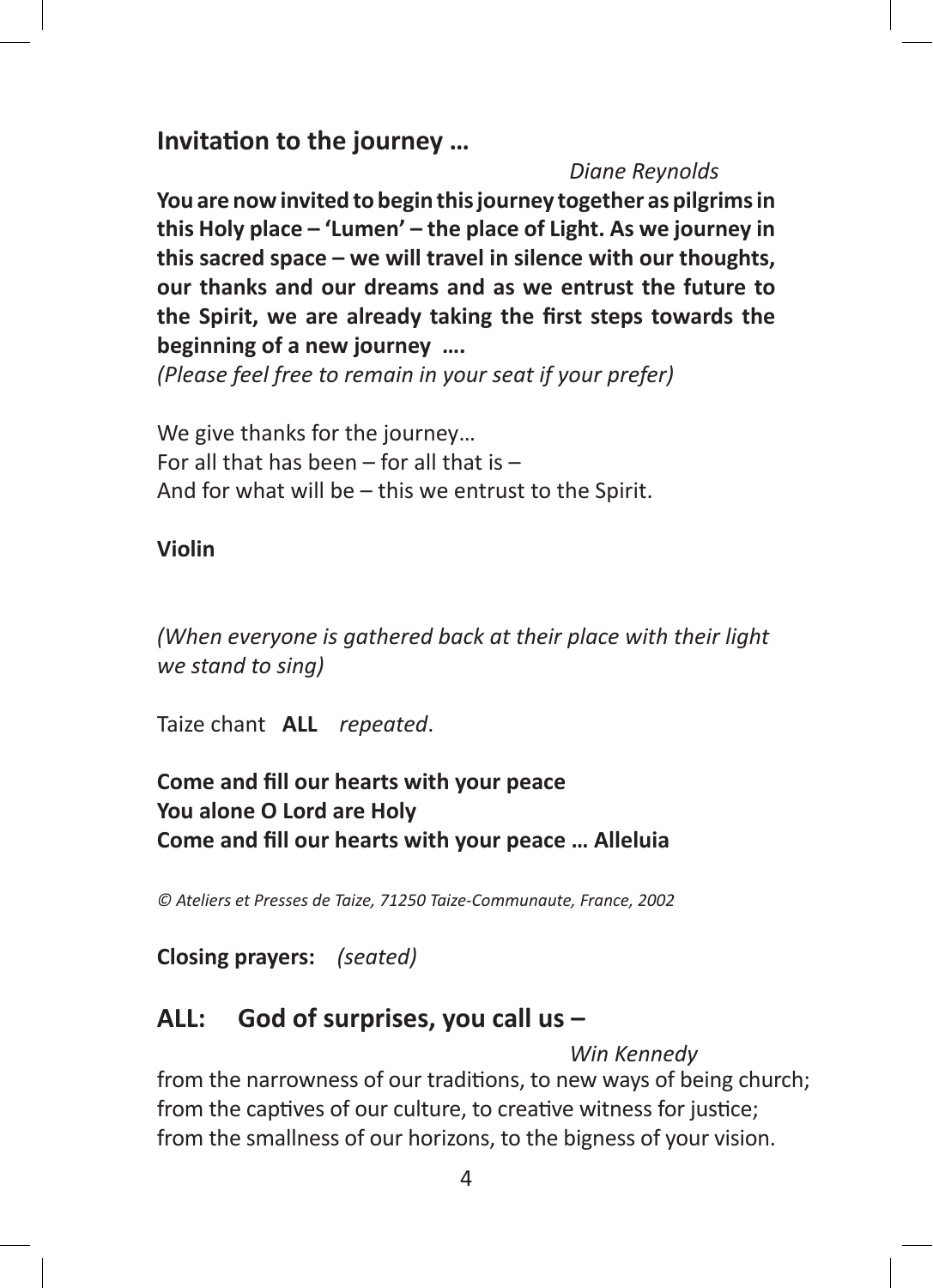# **ALL: CLEAR THE WAY IN US, YOUR PEOPLE, THAT WE MIGHT CALL OTHERS TO FREEDOM AND RENEWED FAITH**

**Jesus, wounded healer, you call us –** 

*Paul Golightly* from preoccupation with our own histories and hurts, to daily tasks of peace-making; from privilege to pilgrimage; from insularity to inclusive community.

# **ALL: CLEAR THE WAY IN US, YOUR PEOPLE, THAT WE MIGHT CALL OTHERS TO WHOLENESS AND INTEGRITY.**

**Holy, transforming Spirit, you call us –**

*Ali Newell*

from fear to faithfulness; from clutter to clarity; from a desire to control to deeper trust; from the refusal to love to the readiness to risk

# **ALL: CLEAR THE WAY IN US, YOUR PEOPLE, THAT WE MIGHT KNOW THE BEAUTY AND POWER AND DANGER OF THE GOSPEL.**

*© Joan Puls and Gwen Cashmore, Co-Founders of the Ecumenical Spirituality Project*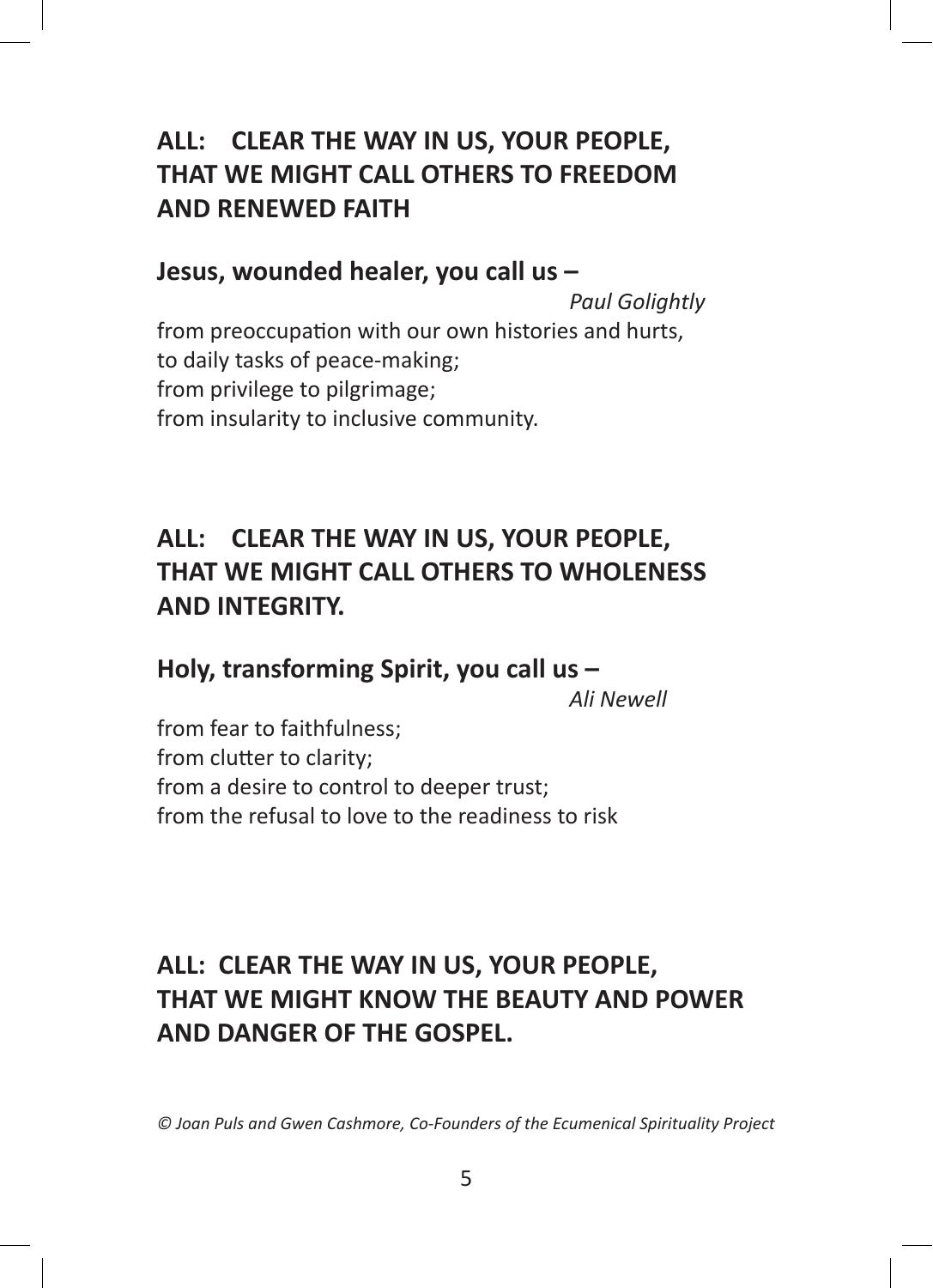**The Blessing:** (ALL stand) we all look around us and to each other as we sing:

May God bless and keep you, May God's face shine on you: May God be kind to you and give you peace. (4 X times)

© 1988, 1989 Christopher Walker, published by OCP Publications, 5536 NE Hassalo, Portland, Oregon 97213 USA

*(solo)* + Left side of church + Right side of church *(solo)* 

Pause:

# **The Gospel of John: Ch. 3 v 7-8 (The New Jerusalem Bible)**

 *Gethin Abraham-Williams*

'Do not be surprised when I say: You must be born from above. The wind blows where it pleases; you can hear its sound, but you cannot tell where it comes from or where it is going. So it is with everyone who is born of the spirit.'

**Violin** – joyful sending.

### *Copyright: All rights reserved, reprinted by authorisation of Calamus, Licence Number: 1777 Sisters of St. Andrew.*